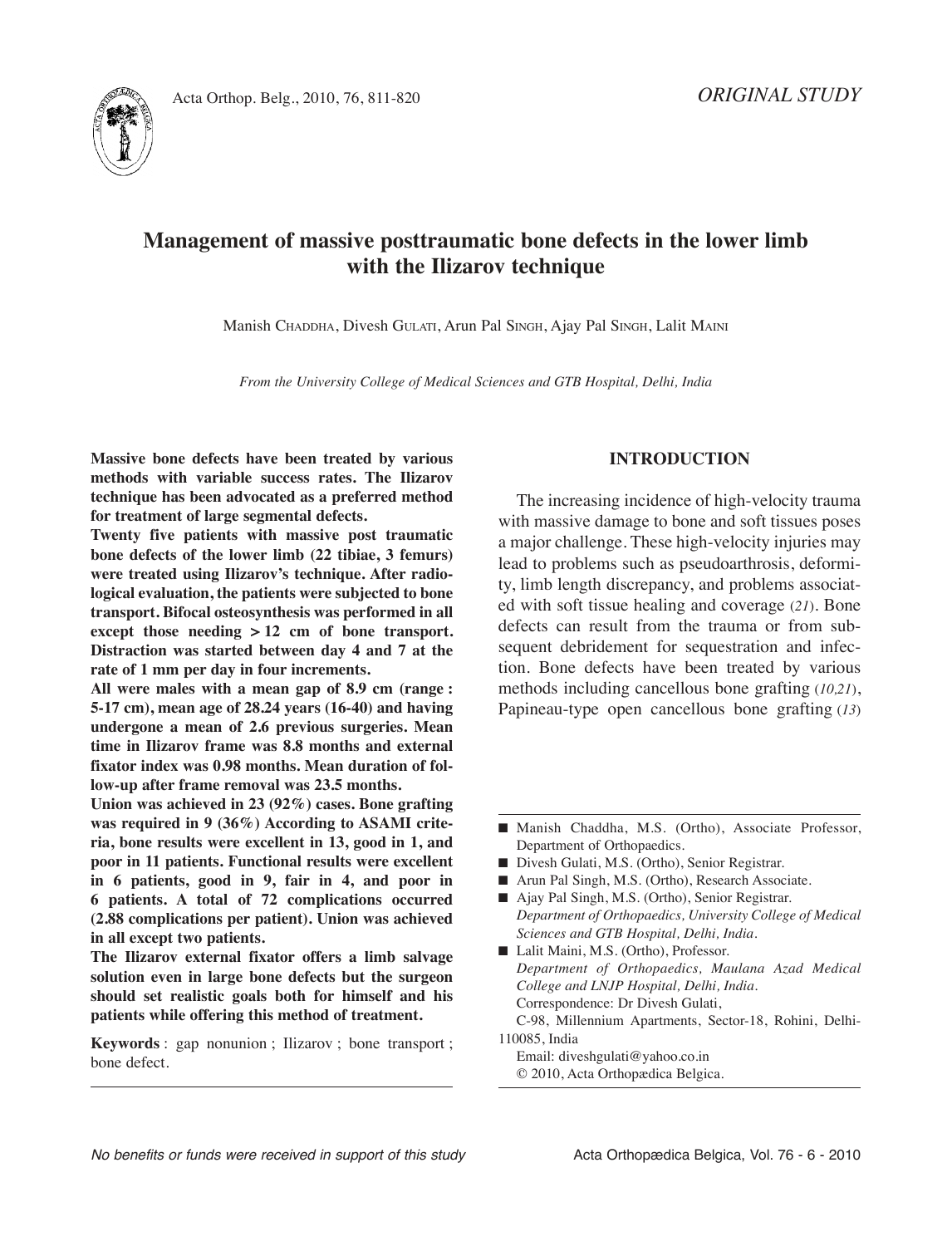and vascularized fibular grafts (*21*). While the first two methods are suitable only for small gaps, a vascularized fibula, which may be considered for larger gaps, is technically demanding. Considerable success has been reported with the Ilizarov technique for treatment of bone gaps, and it has been advocated as a preferred method for treatment of large segmental defects (*9,10,16*).

We report our experience in treating massive post-traumatic bone defects using bone transport by the Ilizarov technique where traditional orthopaedic techniques are often inadequate.

## **MATERIALS AND METHODS**

Twenty five patients with non-union and  $>$  5 cm of bone loss in tibia or femur underwent treatment by bone transport using the Ilizarov technique. At presentation, a full history was obtained for details of the initial injury and previous surgical interventions. The patients were examined for presence of shortening, neurovascular deficiency, condition of soft tissue ; active infection if any, and function of relevant joints was documented. Radiological evaluation was done to determine the fracture pattern, plane of deformity, alignment and to look for signs of osteomyelitis. Patients were further classified as having an actively infected non-union if there was a discharging sinus and/or a positive culture swab from tissue obtained at debridement. The patients were informed about the approximate duration of treatment and the associated complications prior to reconstructive surgery.

Patients with active infection were subjected to radical debridement involving resection of nonviable bone ends before application of the frame. Intra-operative cultures were sent and antibiotics were administered accordingly.

Frames were assembled preoperatively for all patients and modified per-operatively if required. In patients with active infection the site of non-union was exposed and devitalized tissues including unhealthy bone ends were removed. Sclerotic bone ends were excised and the medullary canal was opened. Punctate cortical bleeding was used to determine the completeness of bone debridement. The frame was applied with a varying number of rings, depending upon the size of the limb, site of lesion, and size of bone fragments. The intercalary segment was stabilized using either wires or a combination of wires and Schanz pins. A foot assembly was used in those patients where the distal tibial fragment was short or where there was a pre-existing equinus deformity. Bifocal osteosynthesis was performed in all except those needing > 12 cm of bone transport. Intramedullary wire was used to guide the transported fragment in two cases to prevent axial deviation. Fibular osteotomy was done in patients in which the fibula had united with malalignment of tibial fragments. Corticotomy was performed in all cases at the same time as frame application.

Postoperative radiographs were taken to assess the corticotomy and placement of wires and pins. The patients were allowed toe-touch weight bearing within 48 hours and mobilization of the relevant joints were begun to prevent contractures. Emphasis was laid on active and passive mobilization of the relevant joints. A foot sling was used in patients where a foot assembly was not applied. Pin site care and hygiene was taught to all patients. Distraction was started between day 4 and 7 at the rate of 1 mm per day in four increments. The patients were discharged as per wound condition and when they were comfortable with mobilization and distraction regimes. They were followed up regularly in the outpatient department and assessed for any infection, loosening of wires, for progress of bone transport, formation of regenerate in radiographs, docking site problems, and neurovascular deficit. Radiographs were taken every 4 weeks until docking and then at 6 weeks interval till consolidation and frame removal.

The rate was modified in cases where slow regeneration or premature regenerate consolidation occurred. Poor consolidation of the regenerate was treated by encouraging weight bearing and alternate compression-distraction (accordeon maneuvre). Complications like pin tract infections, wire loosening (re-tensioning) and poor regenerate consolidation were managed on an outpatient basis but severe pin tract sepsis, major frame reconstruction for malalignment, change of wires/pins, and bone grafting required short periods of hospital stay.

Once docking was achieved, the frame was retained at least until fracture union and adequate consolidation of the regenerate. Iliac crest bone grafting was used in patients with docking site non-union. If there was evidence of union radiologically, the frame was retained for an additional period equal to the time from frame application to the appearance of signs of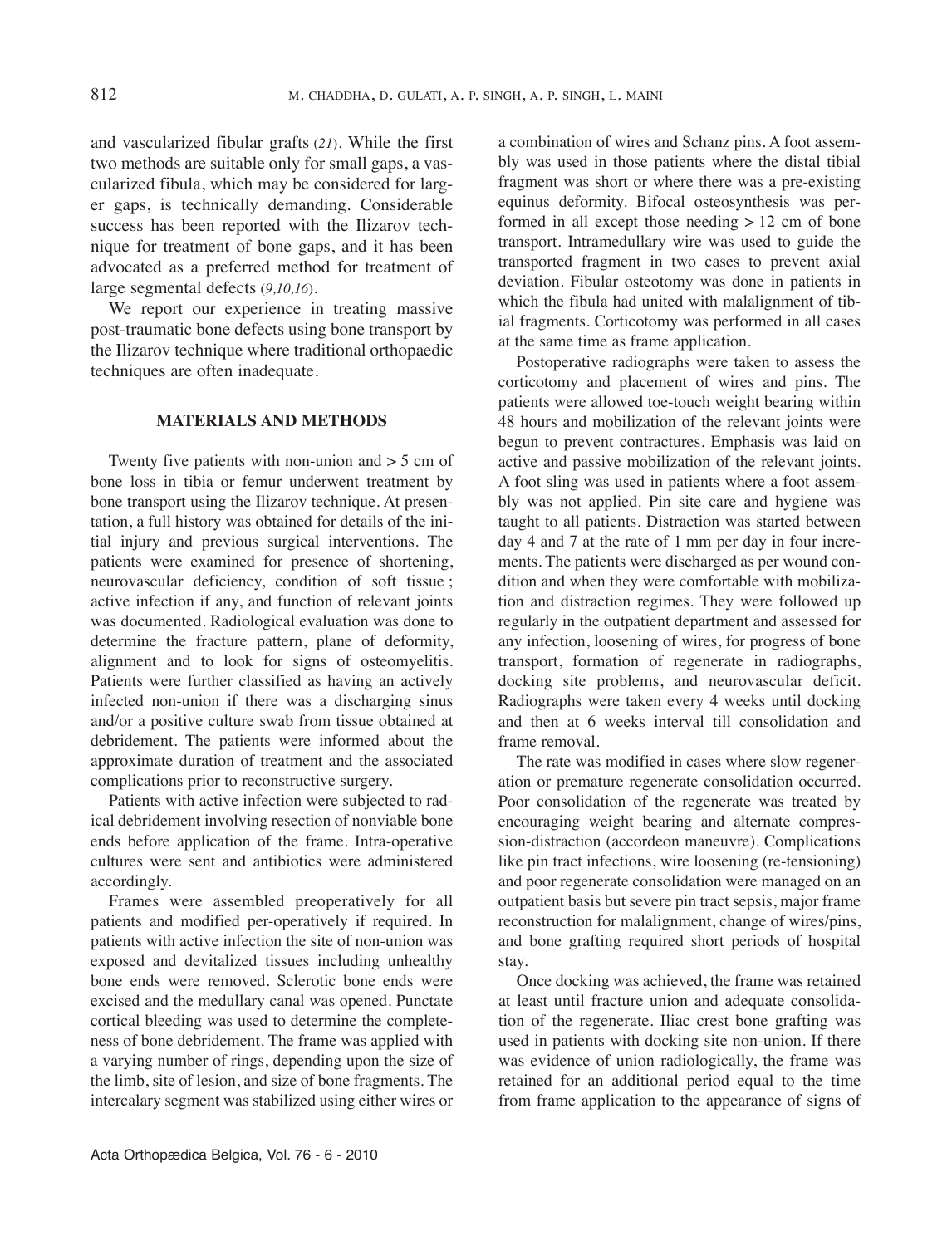union. Radiological healing was considered when there was bridging callus at least in 3 of 4 cortices. Once radiological healing was achieved, the connecting rods were loosened (dynamization of frame) and the patient allowed weight bearing on the extremity. If the patient could tolerate weight bearing, the frame was removed and the limb protected in a functional brace for a further period equal to the time from application of frame to its removal.

Bone healing and the functional results were assessed according to criteria given by ASAMI (Association for the study and application of the method of Ilizarov) (*2,6,12*). Bone healing was evaluated based on union, infection, deformity, and limb length discrepancy (table I) and classified as excellent, good, fair and poor (table I).

Lengthening index (external fixator index) was calculated by dividing the frame-keeping period in days by the length of the regenerated bone (cm).

The functional result was evaluated according to 5 criteria which include limp, range of motion of adjacent joints, sympathetic dystrophy, and return to activity, and classified as excellent, good, fair and poor (table II).

#### **RESULTS**

All patients were male with a mean age of  $28.24$  years (range : 16-40 years). There were  $22$ tibial and 3 femoral bone defects. Of these, 12 had active infection. The median time between injury and application of the frame was 9 months, and the mean number of previous surgeries was  $2.64$  (range : 1-5). The mean length of bone defect at the time of frame application was 8.9 cm (range : 5-17 cm). Two patients underwent split skin grafting and one patient underwent a free flap prior to the frame application. The site of corticotomy was the proximal tibia in 18 patients, the distal tibia in 1 and the distal femur in 3 patients. Three patients had both a proximal and distal tibial corticotomy. The mean follow-up time from removal of fixator to the last clinic visit averaged 23.5 months (range : 15-60 months). The mean time in Ilizarov frame was 8.8 months (range : 7-18 months) and mean external fixator index was 0.98 months/cm.

Union was achieved in all except two patients (92%) (fig 1-3). Both of these patients remained in

| Table I. $-$ Results using the scoring system of the        |
|-------------------------------------------------------------|
| Association for the Study and Application of the Methods of |
| Ilizarov (ASAMI)                                            |

| <b>Bone</b><br>results | <b>Criteria</b>                                                                                                  | No. of patients |
|------------------------|------------------------------------------------------------------------------------------------------------------|-----------------|
| <b>Excellent</b>       | Union, No infection,<br>Deformity $\langle 7^\circ, \text{Limb length} \rangle$<br>discrepancy $(LLD) < 2.5$ cm  | 13              |
| Good                   | Union $+$ Any two of the fol-<br>lowing<br>Absence of infection<br>$\langle 7^\circ$ deformity<br>$LLD < 2.5$ cm | 1               |
| Fair                   | Union $+$ Any one of the fol-<br>lowing<br>Absence of infection<br>$\langle 7^\circ$ deformity<br>$LLD < 2.5$ cm | 0               |
| Poor                   | Non-union/Refracture/ Union<br>$+$ Infection + Deformity $> 7^\circ$<br>$+$ LLD $>$ 2.5 cm                       | 11              |

Table II.  $-$  Functional Results

| <b>Functional</b><br>results | <b>Criteria</b>                                                                                                                                                                              | No. of<br>patients |
|------------------------------|----------------------------------------------------------------------------------------------------------------------------------------------------------------------------------------------|--------------------|
| <b>Excellent</b>             | Active, No limp, Minimum<br>Stiffness (Loss of $< 15$ <sup>o</sup> knee<br>extension/ $< 15^\circ$ ankle dorsi-<br>flexion), No Reflex<br>Sympathetic Dystrophy<br>(RSD), Insignificant pain | 6                  |
| Good                         | Active with one or two of the<br>following<br>Limp<br><b>Stiffness</b><br><b>RSD</b><br>Significant Pain                                                                                     | 9                  |
| Fair                         | Active with three or all of the<br>following<br>Limp<br><b>Stiffness</b><br><b>RSD</b><br>Significant Pain                                                                                   | $\overline{4}$     |
| Poor                         | Inactive<br>(Unemployment or inability)<br>to return to daily activities<br>because of injury)                                                                                               | 6                  |
| <b>Failure</b>               | Amputation                                                                                                                                                                                   | $\theta$           |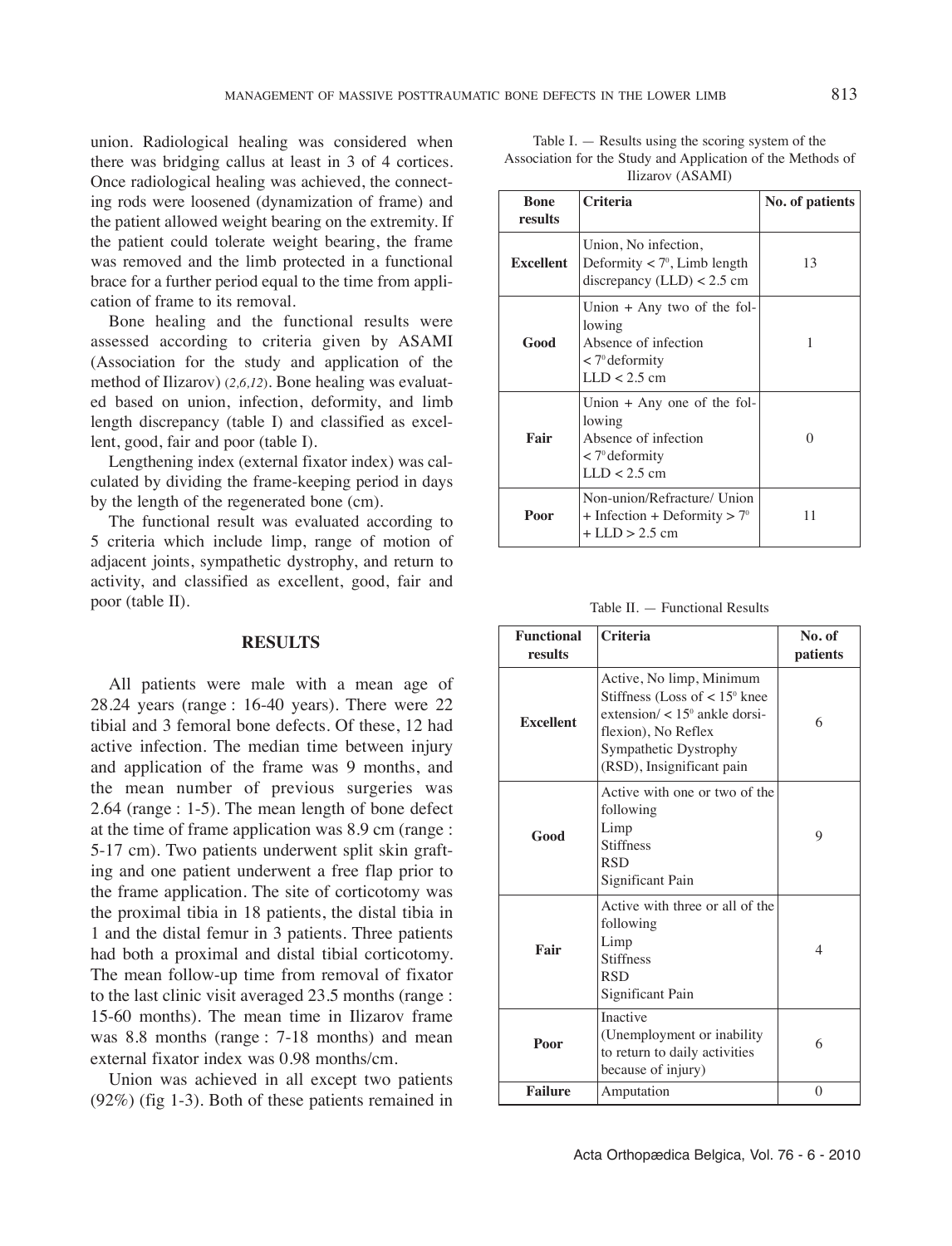



*Fig. 1.* — a : Initial radiograph following infected external fixator removal with a gap of 17 cm with loss of a fibular segment ; b : Reapplication of external fixator at another institution 3 weeks after index surgery. Note marked soft tissue contraction with short limb ; c : Fixator got infected and loose within 3 weeks and had to be removed.

non-union at the docking site despite three attempts at bone grafting of the docking site. Infection was controlled in all patients except one. Bone grafting was done in 9 of 25 cases (36%). Eight were necessitated due to skin invagination at the docking site ; hence at the time of freshening at the docking site, bone graft was added. Autogenous iliac crest graft was used in all. *Complications*

A total of 72 complications occurred in 25 patients, an average of 2.88 complications per patient. The most common complication was pin tract infection which occurred in 20 patients (80%). Seventeen of these responded well to local care and antibiotics, two patients required a change of wire and one patient required abscess drainage.

The next most common complication was ankle and knee stiffness in 18 patients (72%). More than 150 loss of ankle dorsiflexion occurred in 14 patients. Loss of range of motion of the knee occurred in 8 patients, with one patient having  $40^{\circ}$  of knee flexion deformity and two patients with a 15<sup>°</sup> flexion deformity. The other 5 patients had an extensor lag of  $\lt 20^\circ$ .

Skin invagination occurred at the docking site in 8 patients (32%) ; it was treated by removing the invaginated soft tissue, freshening of bone ends and autogenous iliac crest bone grafting.

Poor regenerate formation was seen in 7 patients  $(28\%)$ . They were treated by slowing the rate of distraction (0.5 mm per day in 2 increments) and encouraging weight bearing. All of them later had good regenerate consolidation. Axial deviation was seen in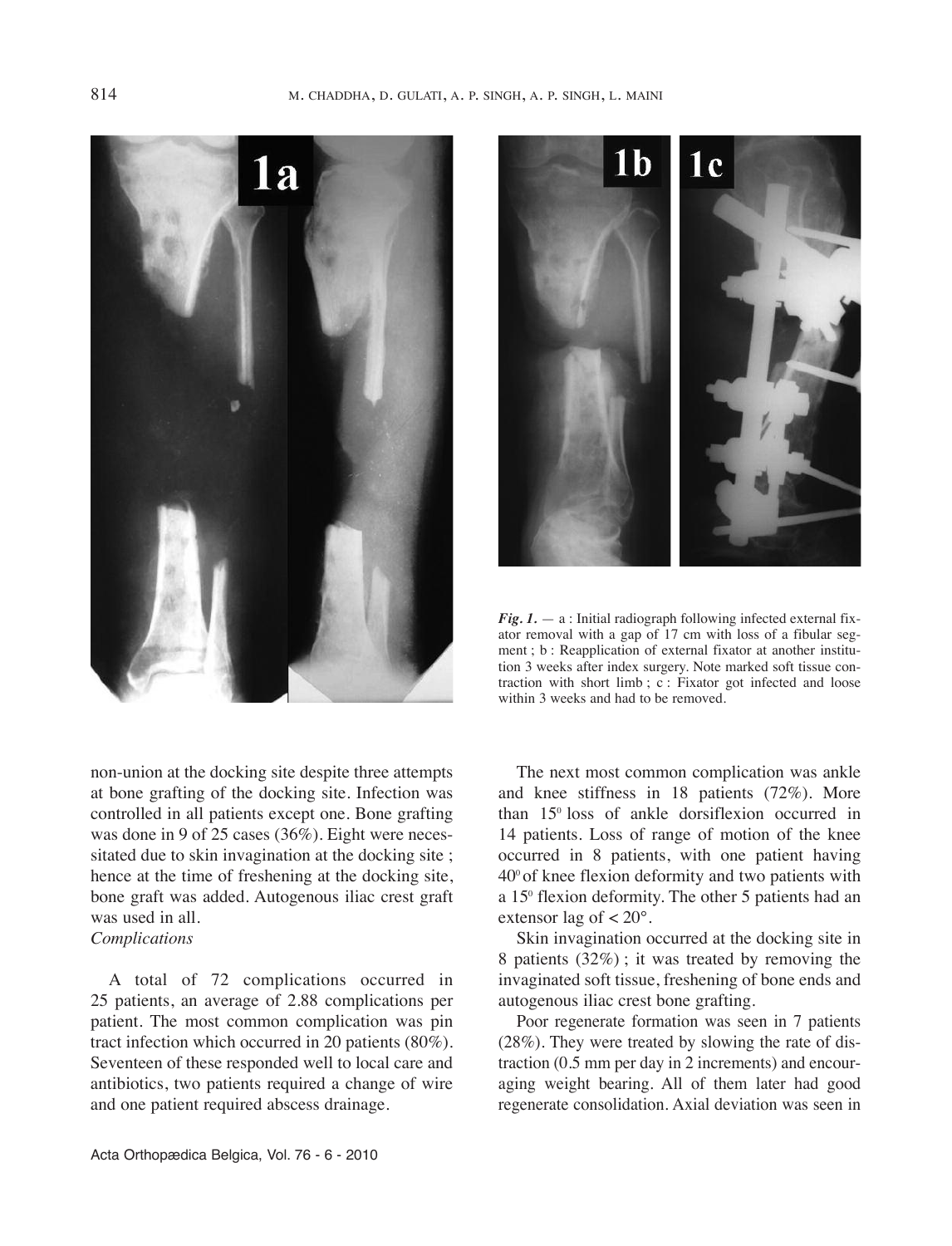



*Fig. 1.*  $- d$ : Following trifocal osteosynthesis with proximal tibial and distal tibial corticotomy with bone transport at both ends with docking at fracture site ; e : Following fracture union and regenerate consolidation. Ilizarov frame removed.

6 patients (24%) and was corrected by frame adjustment. Refracture at the docking site occurred in 4 patients ; they were treated by reapplication of a fixator and bone grafting. The refracture occurred at an average of 5 months after frame removal ; two patients had a history of significant trauma while 2 had trivial falls. All of these patients progressed on to union.

Wire cut-through was seen in 3 patients who had highly osteoporotic bones ; they were treated by change of wire. Regenerate fracture was seen in 1 patient  $(4\%)$ . This patient was overenthusiastic and discarded the brace prematurely against medical advice. he was treated in a cast and went on to healing satisfactorily.

A pseudo-aneurysm was seen in one patient who complained of persistent pain and bleeding from a pin tract site ; the diagnosis was confirmed by Doppler and angiography. The offending pin was

removed and the pseudo-aneurysm ligated. The patient recovered uneventfully and is doing well at 2 years follow-up.

As per ASAMI protocol (*6*), a bone result cannot be graded as excellent unless union is achieved without the use of a bone graft. This can cause an otherwise excellent bone result to be classified as poor due to use of a relatively simple procedure for accelerating healing (*6*)*.*Bone results were found to be excellent in 13 patients (52%), good in 1 patient (4%), fair in none and poor in 11 patients (44%). But if bone grafting as an indicator of poor bone result is ignored, 22 patients (88%) had an excellent or good bone result (table I).

According to the criteria given by ASAMI (*6*), 6 patients had an excellent functional result (24%), 9 patients (36%) had a good, 4 patients (16%) had a fair and 6 patients (24%) had a poor functional result (table II). Six patients did not return to any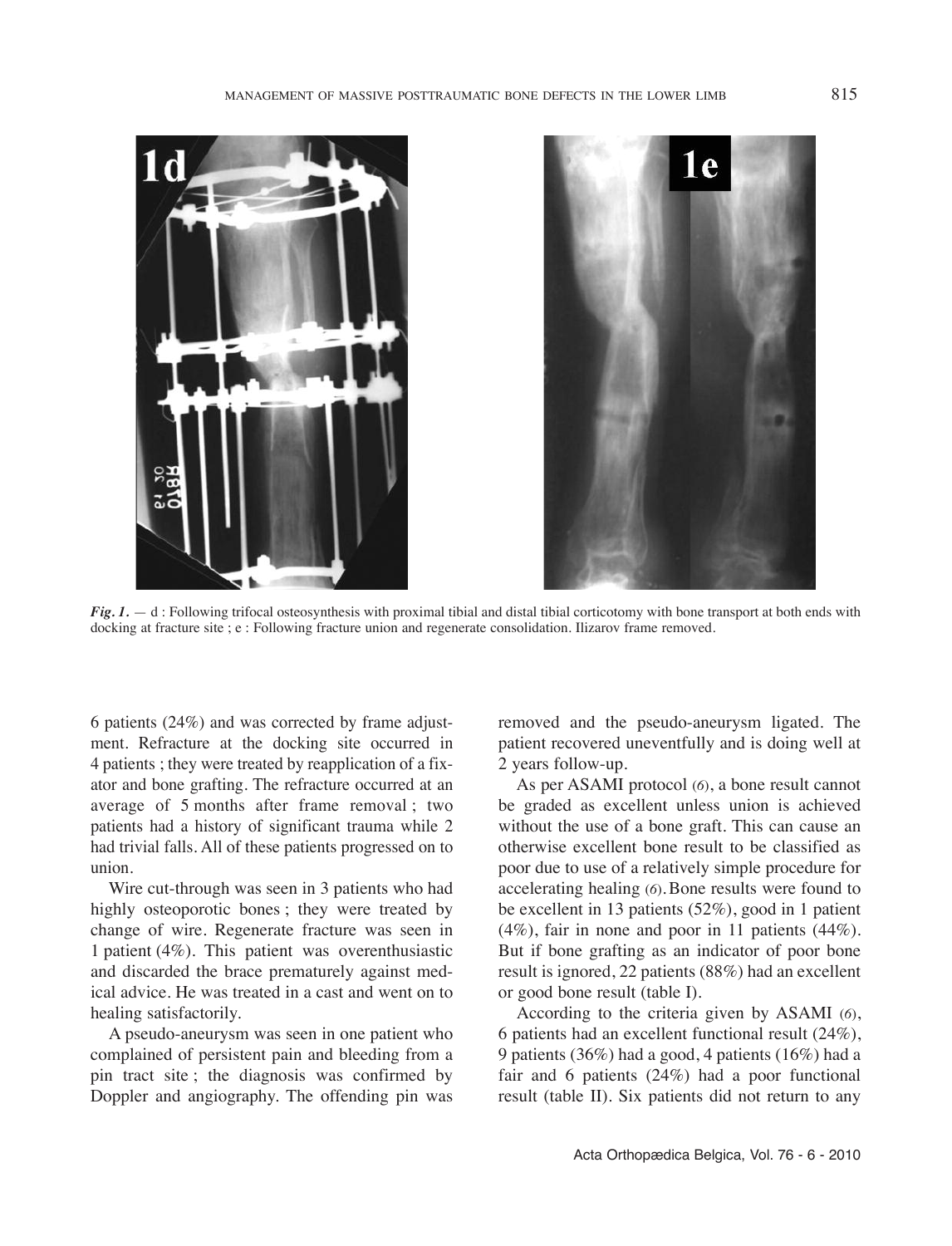



*Fig. 2.* — a : Initial radiograph following previous external fixation showing a bone defect ; b : Bone transport was done with proximal tibial corticotomy ; c : Radiograph after Ilizarov removal. Sound union was achieved with consolidation of the regenerate.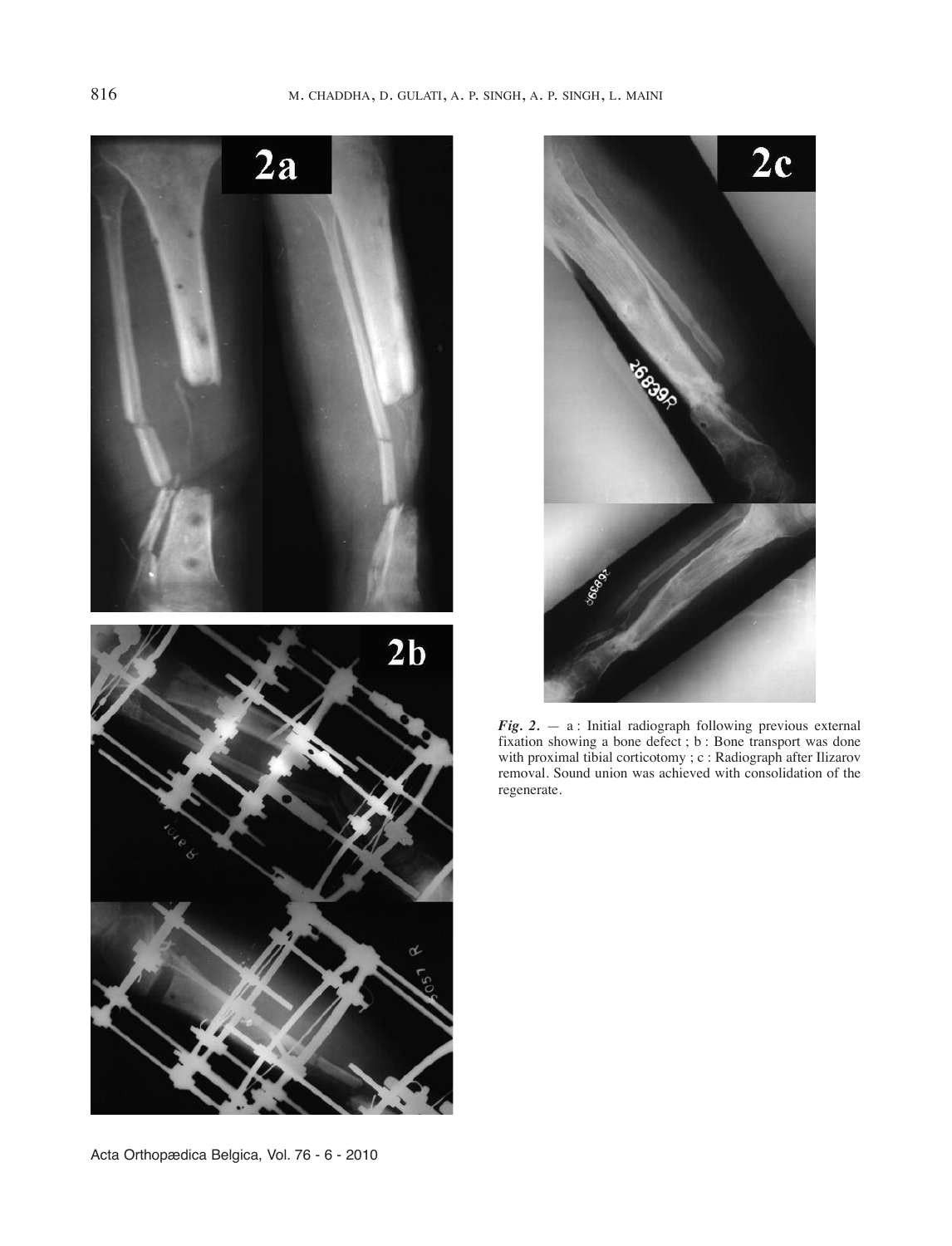

*Fig.* 3. — a: Radiograph at presentation with external fixator in situ. The gap is much more than what is apparent since there is a segmental fracture of the fibula with considerable overlap at both fracture sites ; b : The pins were infected and the fixator was removed. Note the bone defect and tapering fracture ends ; c : The patient was treated by bone transport by a proximal tibial corticotomy ; d : Fracture site remained in non-union despite repeated bone grafting. The patient refused any more surgical intervention but remained mobile with a brace.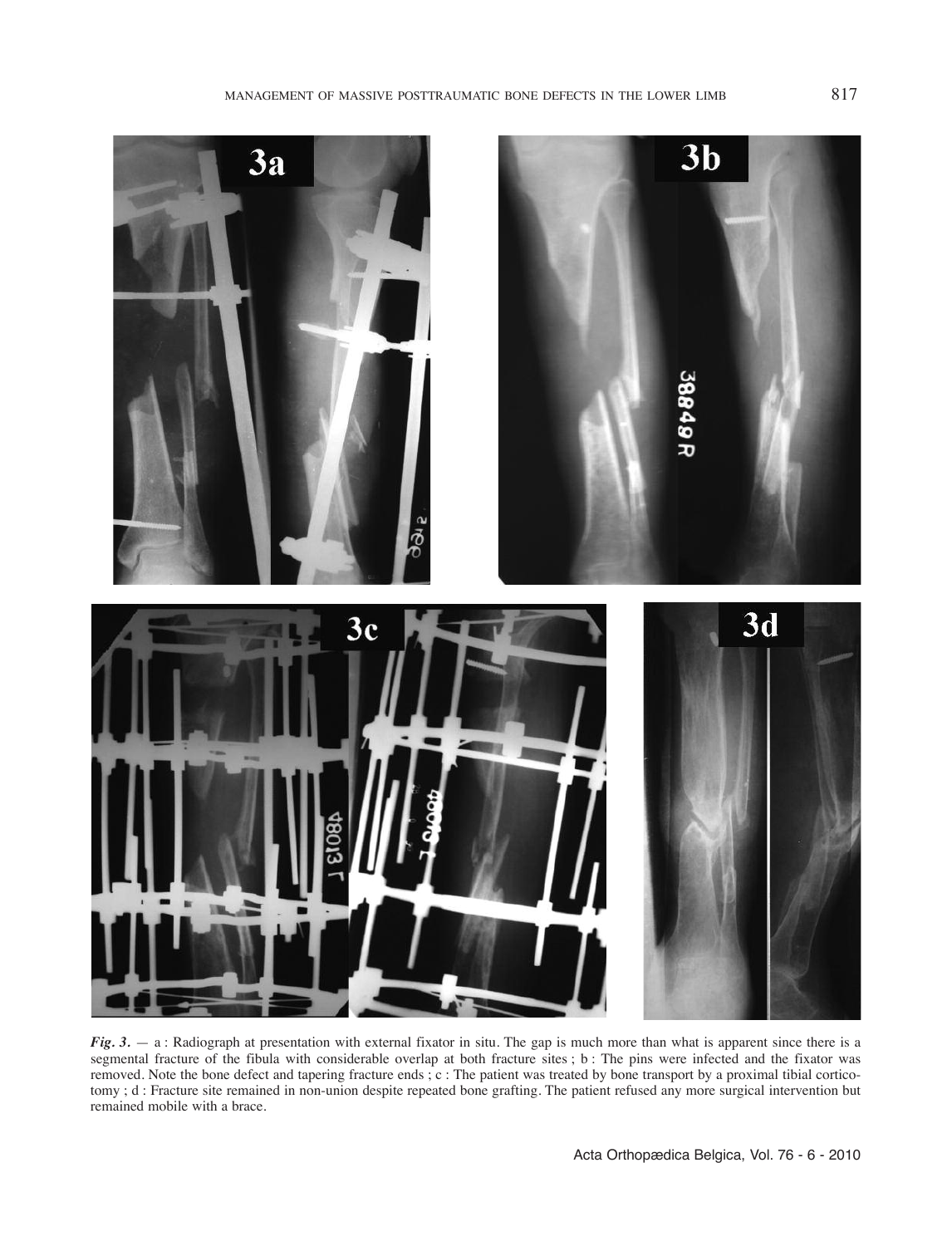work at all, which included 2 patients where union was not achieved, 3 patients with significant pain and joint stiffness and one with mental depression. Five patients (20%) returned to their original work while 14 patients (56%) required a change of profession. Seventeen patients (68%) had a noteworthy limp, fifteen patients (60%) had significant joint stiffness, and 5 patients (20%) had significant pain resulting in reduced activity (table II).

## **DISCUSSION**

Reconstruction of segmental bone defects remains a challenge. Autologous bone graft is good for small defects, but if the defect is large, graft may have to be harvested from more than one site, adding to the morbidity of the patient. Also there is a limit to the quantity of autologous bone graft that can be procured, which may not be enough for large defects. Cierny *et al* (*5*) compared the results of treating segmental tibial defects using massive autologous bone graft and Ilizarov bone transport and found bone transport to be superior considering both bone and functional results.

vascularized fibular bone grafting has been successfully used to bridge bone defects in the arm and forearm (*19*) but several drawbacks exist in its use in the lower extremity, including a technically demanding procedure, size limitations of transfer, a high incidence of refracture, pseudoarthrosis and difference in size between the donor fibula and the tibia which produces stress concentration during weight bearing (*1,4,7*). A recent study by Song *et al* (*18*) compared internal bone transport and use of vascularized fibular grafts for femoral defects and found internal bone transport to have better bone results and lesser limb length discrepancy than vascularized fibular grafts, which were associated with a high incidence of vascular failure. Technical expertise and facilities for microvascular surgery required for vascularized fibular grafts may also not be easily available in less developed countries.

Acute compression and subsequent distraction had been tried only for smaller defects (< 6cm) in tibia and femur (*14*) because of fear of vessel kinking in large gaps. It was thought that the high complication rate in studies using bone transport for tibial bone defects was because of a delay in contact and compression at the docking site due to the gradual closure of defect, which is not so in case acute docking is done. In a recent study by Magadum *et al* (*8*) with large tibial defects averaging 10 cm (highest 17 cm)*,* it was found that acute compression and distraction was superior to internal bone transport. They did not report any neurovascular complication, axial deviation or need for bone grafting. Whether larger defects can be consistently treated by acute compression without complications is still debatable. We did not have any neurovascular complications in our study and axial deviation was seen in only 6 patients with large bone defects.

The treating surgeon faces the dilemma of offering limb salvage or amputation in large bone defects (*10*).While the cost of the acute care necessitated by the amputation are much lower, the projected costs of the prosthetic care for the remainder of the patients' life result in greater overall costs (*6, 21*). We believe that all such patients who have a sensate foot and are willing to participate in the long rehabilitation program should be offered limb salvage rather than amputation. All patients in our study opted for limb salvage.

Once docking has been achieved, several studies now recommend proceeding with early bone grafting to decrease the fixator time (*12,17*). As the leading edge of the intercalary fragment is avascular, which adds to a high possibility of soft tissue interposition, union can be delayed unless the sclerotic margins are trimmed and interposition removed (*12*). We performed bone grafting in 32% of our patients in which skin invagination was found at the docking site. To decrease the fixator time we performed trifocal osteosynthesis with two-level corticotomy in 3 patients where the defect size was  $> 12$ cm. The use of bone graft at the docking site ranges from 10% (*20*) to 50% (*10*) and 80-100%  $(15,17)$  in other studies. The authors advocate early bone grafting with freshening of fracture margins when docking is achieved.

The average external fixator time in our study was 8.8 months/cm and the mean external fixator index was 0.98 months/cm. It was less as compared to the study by Song *et al* (*18*) (20 patients, external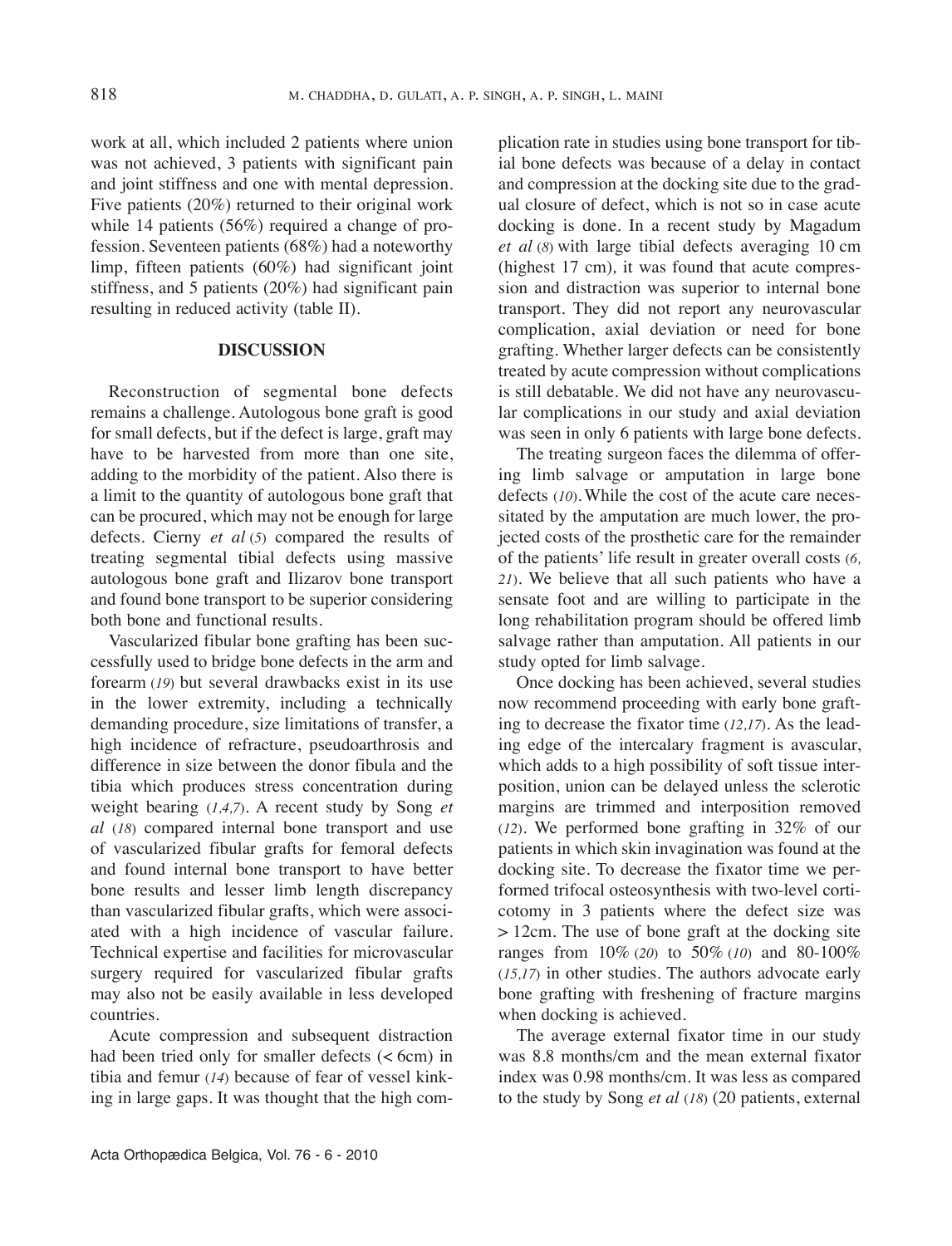fixator index 1.4 months/cm and external fixator time of 9.7 months) where the average defect was similar to our study (8.4 cm). It was also less than in studies by Paley *et al* (*11*) (external fixator index 1.7 months/cm and external fixator time 16 months) who reported on 19 patients with a mean bone defect of 10 cm, and Bobroff *et al* (*3*) (external fixator index 2 months/cm and external fixator time 16.7 months) with a mean bone defect of 9.45 cm.

The complication rate in our study was 2.88 complications per patient as compared to 1.5 complications per patient in a study by Paley *et al* (*11*). Another similar study in 12 patients by Bobroff *et al* (*3*) reported 3 complications per patient. The high rate of complications could be due to larger length of the transported segment, longer regenerate and associated soft tissue problems, wire cut-through, inadequate regenerate consolidation, and soft tissue interposition. Our patients needed an additional 2.4 procedures per patient for complications after the index surgery (frame application) which included fixator adjustments, wire exchange, abscess drainage, bone grafting or other specific actions, which was comparable to other studies (*3*).

Bone results in our study were better than functional results (52% excellent bone results versus 24% excellent functional results). This trend is consistent with other studies  $(3,11)$ . The poor results (44% poor bone results and 24% poor functional results) could be attributed to the large defect size and associated high rate of complications and the fact that use of a relatively minor procedure of bone grafting at the docking site makes it a poor bone result (*6*) even if union is achieved.

## **CONCLUSION**

Limb salvage in large bone defects should only be attempted in motivated individuals since a good outcome requires extensive patient cooperation and understanding. The treatment is long, difficult and fraught with complications that must be recognized and dealt with if success is to be achieved. The surgeon should set realistic goals both for himself and his patients while offering this method of treatment and one must not forget that an excellent bone result does not guarantee a good functional result, which

depends on the condition of nerves, vessels, joints and bones (*3,10,11*).

#### **REFERENCES**

- **1. Banic A, Hertel R**. Double vascularized fibulas for reconstruction of large tibial defects. *J Reconstr Microsurg* 1993 ; 9A : 421-428.
- **2. Barbarossa V, Matkovic BR, Vucic N, Bielen M, Gluhini M.** Treatment of osteomyelitis and infected nonunion of the femur by a modified Ilizarov technique: follow-up study. *Croat Med J* 2001 ; 42 : 634-641.
- **3. Bobroff GD, Gold S, Zinar D.** ten year experience with use of Ilizarov bone transport for tibial defects. *Hosp Joint Dis* 2003 ; 61 : 101-107.
- **4. Chew WYC, Low CK, Tan SK.** Long-term result of free vascularized fibular graft. *Clin Orthop Relat Res* 1995 ; 311 : 258-261.
- **5. Cierny G III, Zorn KE.** Segmental tibial defects Comparing conventional and Ilizarov methodologies. *Clin Orthop Relat Res* 1994 ; 301 : 118-123.
- **6. Dendrinos GK, Kontos S, Lyritsis E.** use of the Ilizarov technique for treatment of non-union of the tibia associated with infection. *J Bone Joint Surg* 1995 ; 77-A : 835-846.
- **7. Low CK, Pho RH, Kour AK, Satku K, Kumar VP.** Infection of vascularized fibular grafts. *Clin Orthop Relat Res* 1996 ; 323 : 163-172.
- **8. Magadum MP, BasajaravYadav CMB, Phaneesha MS, Ramesh LJ.** Acute compression and lengthening by the Ilizarov technique for infected non-union of the tibia with large bone defects. *J Orthop Surg* 2006 ; 14 : 273-279.
- **9. Mahaluxmiwala J, Nadarajah R, Allen PW, Hill RA.** Ilizarov external fixator: acute shortening and lengthening versus bone transport in the management of tibial nonunions. *Injury* 2005 ; 36 : 662-668.
- **10. Maini L, Chadha M, Vishwanath J** *et al.* the Ilizarov method in infected non-union of fractures. *Injury* 2000 ; 31 : 509-517.
- **11. Paley D, Maar DC.** Ilizarov bone transport treatment for tibial defects. *J Orthop Trauma* 2000 ; 14 : 76-85.
- **12. Paley D.** Problems, obstacles, and complications of limb lengthening by the Ilizarov technique. *Clin Orthop Relat Res* 1990 ; 250 : 81-104.
- **13. Papineau LJ, Alfageme A, Delcourt JP, Pilon L.** Chronic osteomyelitis: open excision and grafting after saucerization. *Int Orthop* 1979 ; 3 : 165-176.
- **14. Saleh M, Rees A.** Bifocal surgery for deformity and bone loss after lower-limb fractures. Comparison of bone-transport and compression-distraction methods. *J Bone Joint Surg* 1995 ; 77-B : 429-434.
- **15. Schultz JH, Schmidt HG, Jurgens C, Kortmann HR.** [Change in the treatment method of infected pseudarthrosis with bone loss of the tibia.] (in German). *Zentralbl Chir* 1994 ; 119 : 714-721.